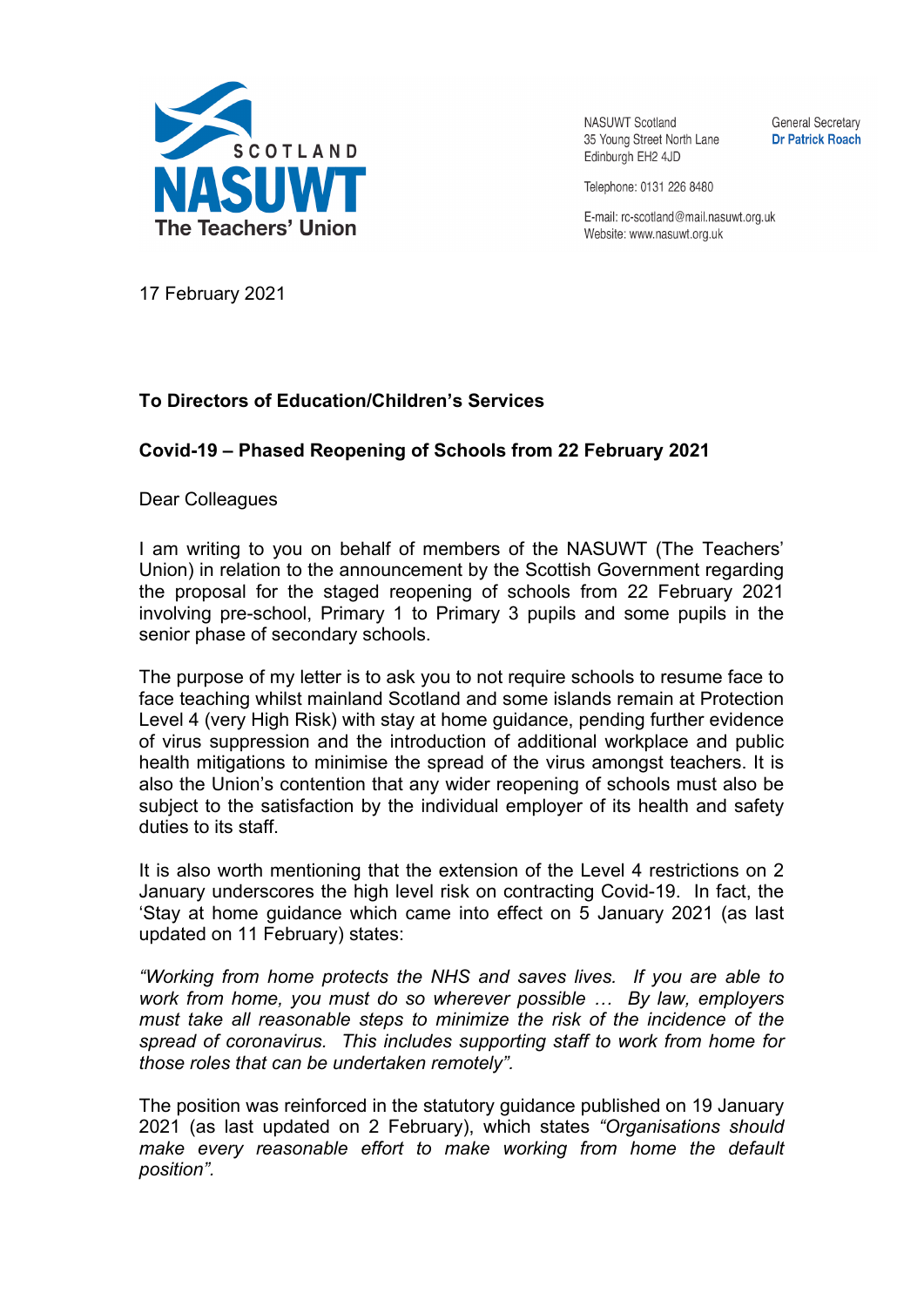Although the Scottish Government has it within its power to require schools to be reopened, it must exercise its powers consistently with Article 2 (Right to Life) and Article 8 (Right to Respect for Private and Family Life) of the European Convention on Human Rights (ECHR). The NASUWT's position on its members' Convention Rights is clear and unambiguous, namely:

- 1. If any of its members died from contracting Covid-19 having been required to return to school pre-vaccination, his or her **Article 2** rights would be infringed. This is particularly the case since the Scottish Government has it within its power to provide early vaccination to teachers, including NASUWT members.
- 2. Having its members placed at risk of catching and transmitting a serious disease to their families/support bubble is a material infringement of their right to family and private life.

The Union has written to the Scottish Government to remind it of its obligations and duties.

In addition to the above, an important aspect for you as Employers is that your obligations under the Health and Safety legislation are non-delegable. I refer you to section 2 of the Health and Safety at Work Act 1974.

Under this provision, it is for the employer to satisfy itself (and its liability insurer) that there is no unreasonable risk to the health and safety of staff, including NASUWT members, and it cannot be absolved from this duty, which is found in primary legislation by an order made, or action taken, under the Coronavirus (Scotland) Act 2020: *R v Secretary of State for Social Security, Ex p Joint Council for the Welfare of Immigrants [1997] 1 WLR 275,* which was cited with approval and applied by the Supreme Court in *R (on the application of Unison (Appellant) v Lord Chancellor (Respondent) [2017] 3 WLR 409 at paragraph 103.*

Therefore, primary legislation merely sets out a statutory power, which cannot abrogate the duty placed on Employers by section 2 of the Health and Safety at Work Act. It is noteworthy that a breach of the general duties under this provision is a criminal offence. Your duties under the Management of Health and Safety at Work Regulations 1991 must also be borne in mind.

It is therefore not sufficient for an Employer simply to follow the Government decision or guidance to reopen and assume it has met its health and safety obligations or, indeed, rely on that decision as justification for reopening schools without compliance with its statutory obligations.

As stated in our correspondence of July 2020, the NASUWT's expectation is that all local authorities must ensure that all maintained schools and settings have completed their pre-opening health and safety checks, including the equality impact.

In that context, you must ensure that: